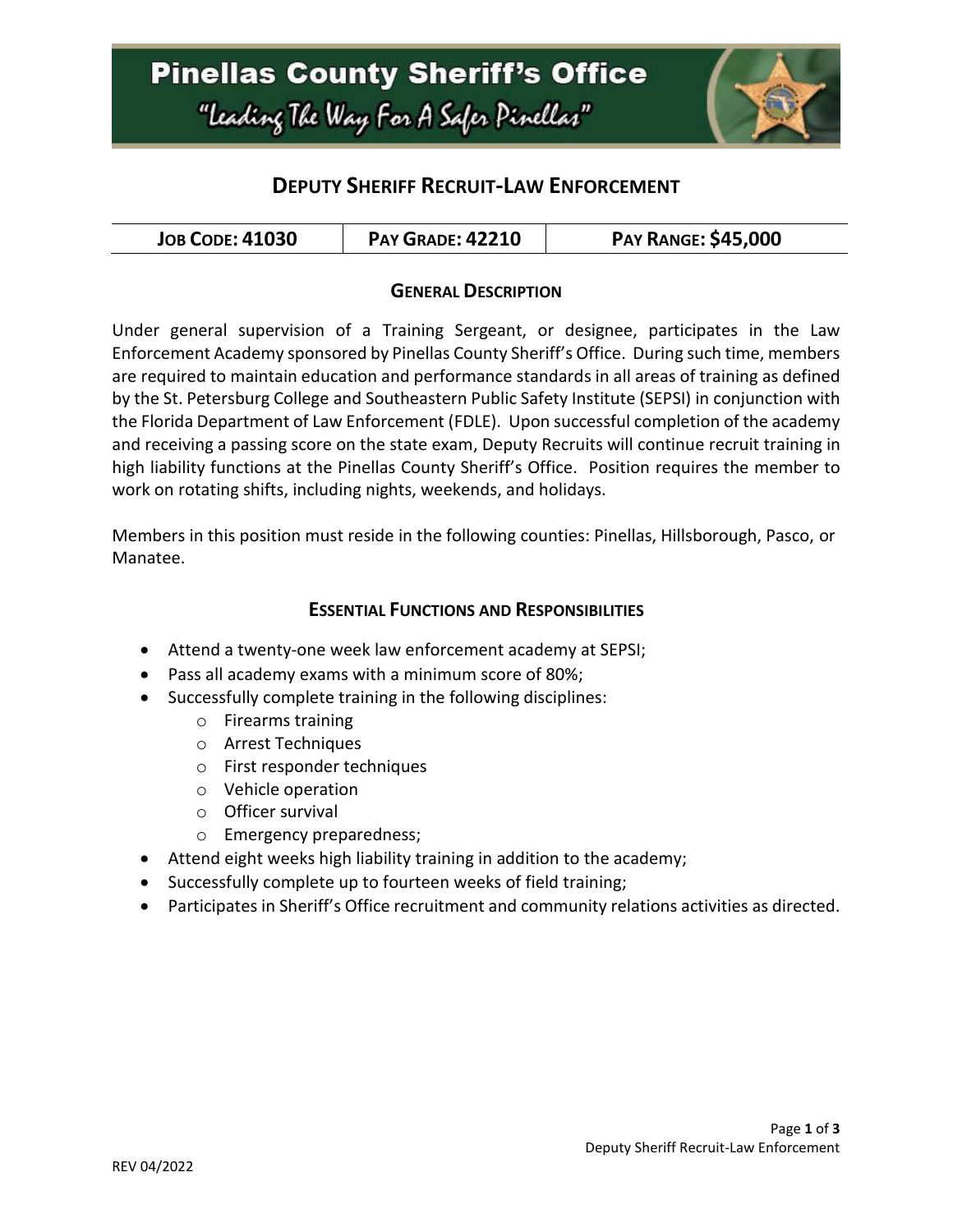## **Pinellas County Sheriff's Office** "Leading The Way For A Safer Pinellar"



#### **QUALIFICATIONS**

- Must be at least 21 years of age.
- High school graduation or equivalent diploma from an institution accredited by an accrediting body recognized by the U. S. Dept. of Education or licensed as a degree granting institution by the Commission for Independent Education.
- Attainment of previous college credits from a regionally accredited college that includes English Comp I –OR- successfully pass the PERT administered by St. Petersburg College.
- Pass the Police Officer's Screening Test administered by Human Resources.
- Pass the Pinellas County Sheriff's Office new hire physical assessment.
- Pass the Criminal Justice Basic Abilities Test for Law Enforcement.
- Successful completion of law enforcement training as required by the State of Florida.
- Upon completion of training, must obtain certification by the Florida Criminal Justice Standards and Training Commission as authorized by F.S.S. 943.13.
- Must have a valid Florida Driver's License.

### **KNOWLEDGE, SKILLS, AND ABILITIES**

- Ability to learn and apply modern law enforcement principles and practices.
- Ability to learn the importance of law enforcement work, the geography of Pinellas County, its unincorporated areas, and the general roadway system of the County.
- Ability to learn General Orders and standard operating procedures.
- Ability to understand and carry out oral and written instructions.
- Ability to react quickly and calmly in emergency situations.
- Ability to cope with stressful situations and perform calmly under stressful conditions.
- Ability to work closely with others as a team.
- Ability to prepare and present clear, accurate, concise, and objective written and oral reports.
- Ability to enforce the law with firmness, tact, and impartiality and to deal courteously with the public.
- Ability to recognize and understand the emotional and physical reactions of both victims and perpetrators of crimes.
- Ability to render physical assistance.
- Ability to adhere, at all times, to the standards and principles of honesty and integrity.
- Ability to comply with the Drug Free Workplace Act.
- Skill in calmly and systematically eliciting critical information from individuals who may be injured and/or highly emotional.